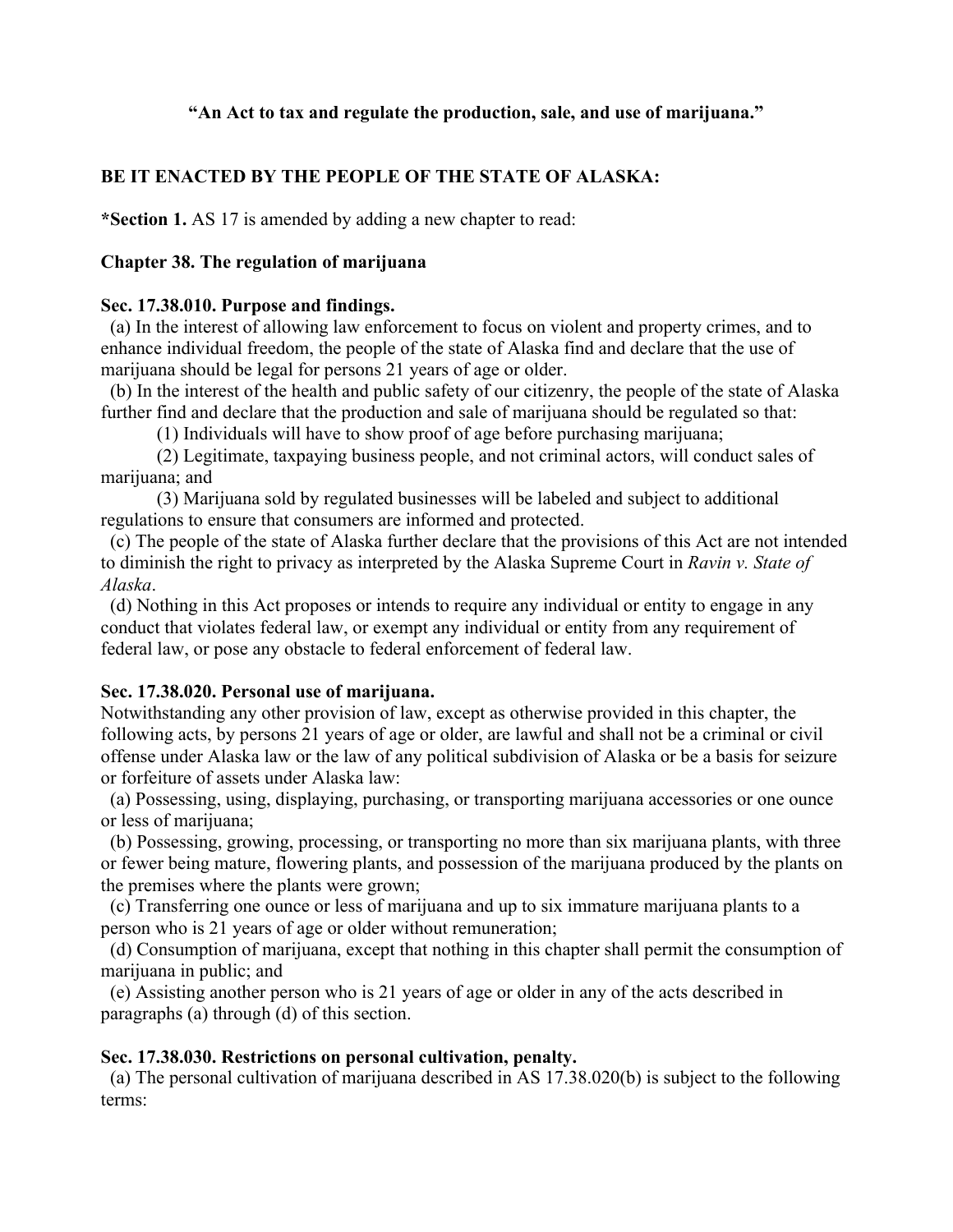(1) Marijuana plants shall be cultivated in a location where the plants are not subject to public view without the use of binoculars, aircraft, or other optical aids.

(2) A person who cultivates marijuana must take reasonable precautions to ensure the plants are secure from unauthorized access.

(3) Marijuana cultivation may only occur on property lawfully in possession of the cultivator or with the consent of the person in lawful possession of the property.

 (b) A person who violates this section while otherwise acting in compliance with AS 17.38.020(b) is guilty of a violation punishable by a fine of up to \$750.

### **Sec. 17.38.040. Public consumption banned, penalty.**

It is unlawful to consume marijuana in public. A person who violates this section is guilty of a violation punishable by a fine of up to \$100.

# **Sec. 17.38.050. False identification, penalty.**

 (a) A person who is under 21 years of age may not present or offer to a marijuana establishment or the marijuana establishment's agent or employee any written or oral evidence of age that is false, fraudulent or not actually the person's own, for the purpose of:

(1) Purchasing, attempting to purchase or otherwise procuring or attempting to procure marijuana or marijuana products; or

(2) Gaining access to a marijuana establishment.

(b) A person who violates this section is guilty of a violation punishable by a fine of up to \$400.

# **Sec. 17.38.060. Marijuana accessories authorized.**

Notwithstanding any other provision of law, it is lawful and shall not be an offense under Alaska law or the law of any political subdivision of Alaska or be a basis for seizure or forfeiture of assets under Alaska law for persons 21 years of age or older to manufacture, possess, or purchase marijuana accessories, or to distribute or sell marijuana accessories to a person who is 21 years of age or older.

# **Sec. 17.38.070. Lawful operation of marijuana-related facilities.**

 (a) Notwithstanding any other provision of law, the following acts, when performed by a retail marijuana store with a current, valid registration, or a person 21 years of age or older who is acting in his or her capacity as an owner, employee or agent of a retail marijuana store, are lawful and shall not be an offense under Alaska law or be a basis for seizure or forfeiture of assets under Alaska law:

(1) Possessing, displaying, storing, or transporting marijuana or marijuana products, except that marijuana and marijuana products may not be displayed in a manner that is visible to the general public from a public right-of-way;

(2) Delivering or transferring marijuana or marijuana products to a marijuana testing facility;

(3) Receiving marijuana or marijuana products from a marijuana testing facility;

(4) Purchasing marijuana from a marijuana cultivation facility;

(5) Purchasing marijuana or marijuana products from a marijuana product manufacturing facility; and

(6) Delivering, distributing, or selling marijuana or marijuana products to consumers.

 (b) Notwithstanding any other provision of law, the following acts, when performed by a marijuana cultivation facility with a current, valid registration, or a person 21 years of age or older who is acting in his or her capacity as an owner, employee or agent of a marijuana cultivation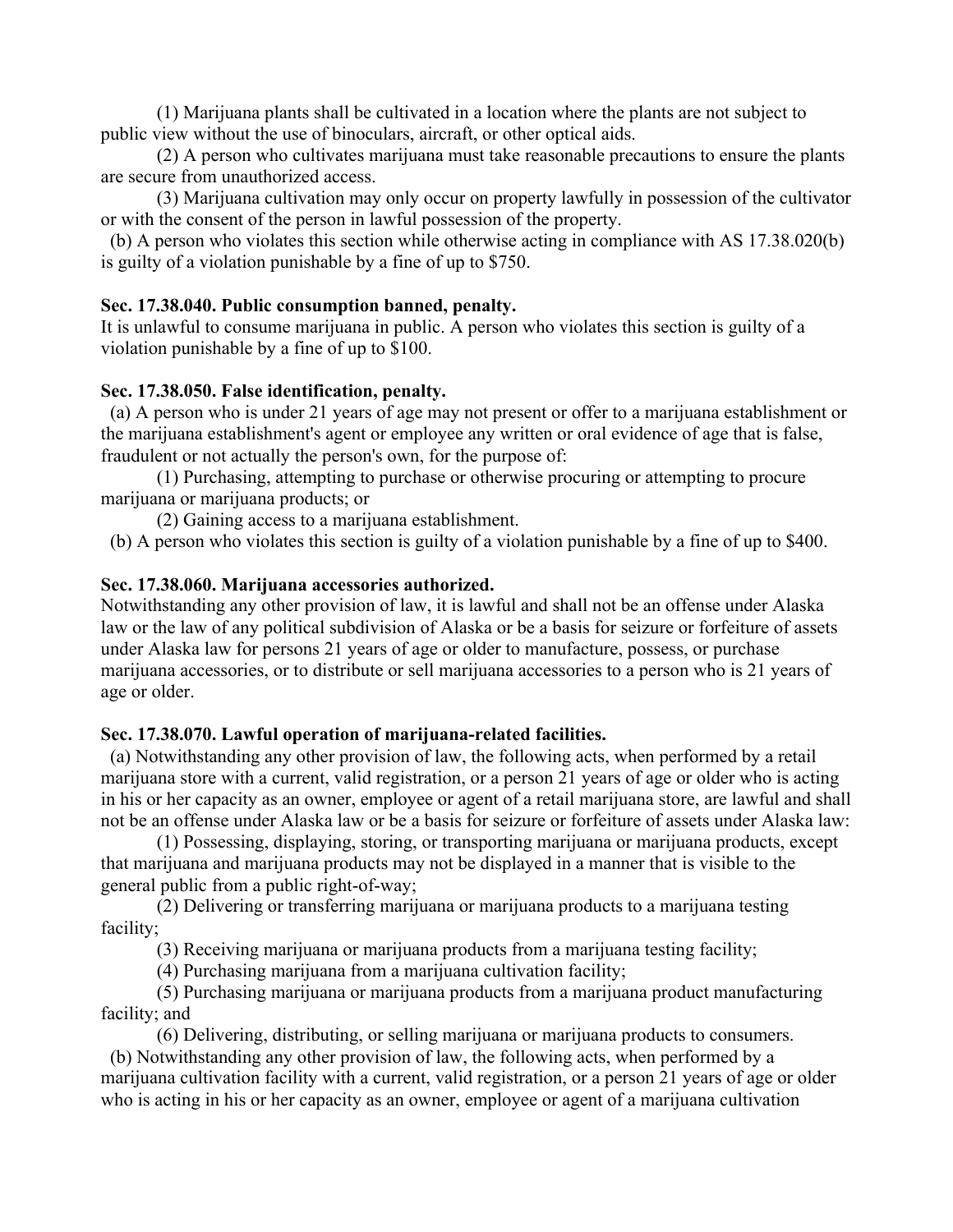facility, are lawful and shall not be an offense under Alaska law or be a basis for seizure or forfeiture of assets under Alaska law:

(1) Cultivating, manufacturing, harvesting, processing, packaging, transporting, displaying, storing, or possessing marijuana;

(2) Delivering or transferring marijuana to a marijuana testing facility;

(3) Receiving marijuana from a marijuana testing facility;

(4) Delivering, distributing, or selling marijuana to a marijuana cultivation facility, a marijuana product manufacturing facility, or a retail marijuana store;

(5) Receiving or purchasing marijuana from a marijuana cultivation facility; and

(6) Receiving marijuana seeds or immature marijuana plants from a person 21 years of age or older.

 (c) Notwithstanding any other provision of law, the following acts, when performed by a marijuana product manufacturing facility with a current, valid registration, or a person 21 years of age or older who is acting in his or her capacity as an owner, employee or agent of a marijuana product manufacturing facility, are lawful and shall not be an offense under Alaska law or be a basis for seizure or forfeiture of assets under Alaska law:

(1) Packaging, processing, transporting, manufacturing, displaying, or possessing marijuana or marijuana products;

(2) Delivering or transferring marijuana or marijuana products to a marijuana testing facility;

(3) Receiving marijuana or marijuana products from a marijuana testing facility;

(4) Delivering or selling marijuana or marijuana products to a retail marijuana store or a marijuana product manufacturing facility;

(5) Purchasing marijuana from a marijuana cultivation facility; and

(6) Purchasing of marijuana or marijuana products from a marijuana product manufacturing facility.

 (d) Notwithstanding any other provision of law, the following acts, when performed by a marijuana testing facility with a current, valid registration, or a person 21 years of age or older who is acting in his or her capacity as an owner, employee or agent of a marijuana testing facility, are lawful and shall not be an offense under Alaska law or be a basis for seizure or forfeiture of assets under Alaska law:

(1) Possessing, cultivating, processing, repackaging, storing, transporting, displaying, transferring or delivering marijuana;

(2) Receiving marijuana or marijuana products from a marijuana cultivation facility, a marijuana retail store, a marijuana products manufacturer, or a person 21 years of age or older; and

(3) Returning marijuana or marijuana products to a marijuana cultivation facility, marijuana retail store, marijuana products manufacturer, or a person 21 years of age or older.

 (e) Notwithstanding any other provision of law, it is lawful and shall not be an offense under Alaska law or be a basis for seizure or forfeiture of assets under Alaska law to lease or otherwise allow the use of property owned, occupied or controlled by any person, corporation or other entity for any of the activities conducted lawfully in accordance with paragraphs (a) through (d) of this section.

 (f) Nothing in this section prevents the imposition of penalties upon marijuana establishments for violating this chapter or rules adopted by the board or local governments pursuant to this chapter.

(g) The provisions of AS 17.30.020 do not apply to marijuana establishments.

# **Sec. 17.38.080. Marijuana Control Board.**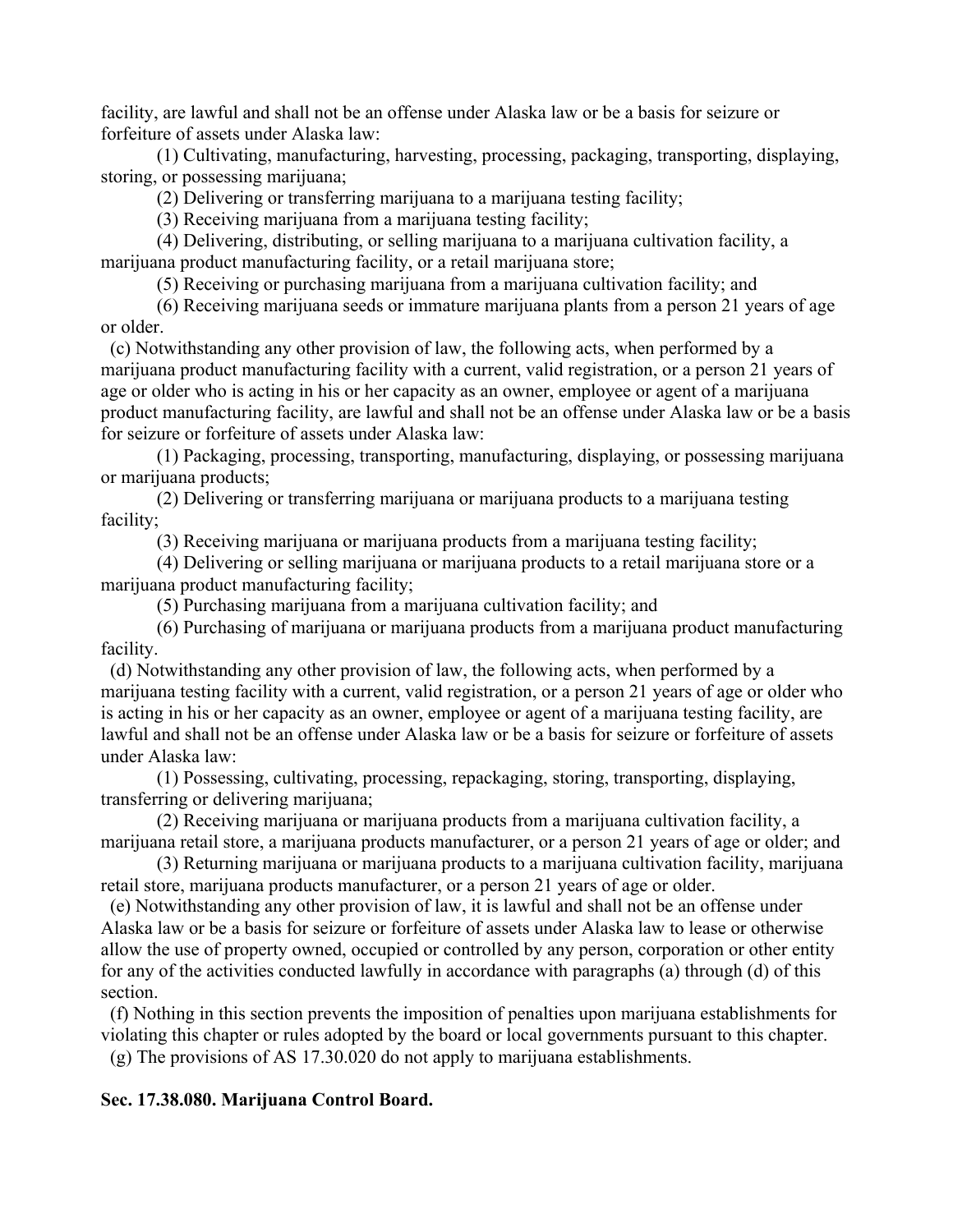At any time, the legislature may create a Marijuana Control Board in the Department of Commerce, Community, and Economic Development or its successor agency to assume the power, duties, and responsibilities delegated to the Alcoholic Beverage Control Board under this chapter.

# **Sec. 17.38.090. Rulemaking.**

 (a) Not later than nine months after the effective date of this act, the board shall adopt regulations necessary for implementation of this chapter. Such regulations shall not prohibit the operation of marijuana establishments, either expressly or through regulations that make their operation unreasonably impracticable. Such regulations shall include:

(1) Procedures for the issuance, renewal, suspension, and revocation of a registration to operate a marijuana establishment, with such procedures subject to all requirements of AS 44.62, the Administrative Procedure Act;

(2) A schedule of application, registration and renewal fees, provided, application fees shall not exceed \$5,000, with this upper limit adjusted annually for inflation, unless the board determines a greater fee is necessary to carry out its responsibilities under this chapter;

(3) Qualifications for registration that are directly and demonstrably related to the operation of a marijuana establishment;

(4) Security requirements for marijuana establishments, including for the transportation of marijuana by marijuana establishments;

(5) Requirements to prevent the sale or diversion of marijuana and marijuana products to persons under the age of 21;

(6) Labeling requirements for marijuana and marijuana products sold or distributed by a marijuana establishment;

(7) Health and safety regulations and standards for the manufacture of marijuana products and the cultivation of marijuana;

(8) Reasonable restrictions on the advertising and display of marijuana and marijuana products; and

(9) Civil penalties for the failure to comply with regulations made pursuant to this chapter. (b) In order to ensure that individual privacy is protected, the board shall not require a consumer to provide a retail marijuana store with personal information other than government-issued identification to determine the consumer's age, and a retail marijuana store shall not be required to acquire and record personal information about consumers.

# **Sec. 17.38.100. Marijuana establishment registrations.**

 (a) Each application or renewal application for a registration to operate a marijuana establishment shall be submitted to the board. A renewal application may be submitted up to 90 days prior to the expiration of the marijuana establishment's registration.

 (b) The board shall begin accepting and processing applications to operate marijuana establishments one year after the effective date of this act.

 (c) Upon receiving an application or renewal application for a marijuana establishment, the board shall immediately forward a copy of each application and half of the registration application fee to the local regulatory authority for the local government in which the applicant desires to operate the marijuana establishment, unless the local government has not designated a local regulatory authority pursuant to AS  $17.38.110(c)$ .

 (d) Within 45 to 90 days after receiving an application or renewal application, the board shall issue an annual registration to the applicant unless the board finds the applicant is not in compliance with regulations enacted pursuant to AS 17.38.090 or the board is notified by the relevant local government that the applicant is not in compliance with ordinances and regulations made pursuant to AS 17.38.110 and in effect at the time of application.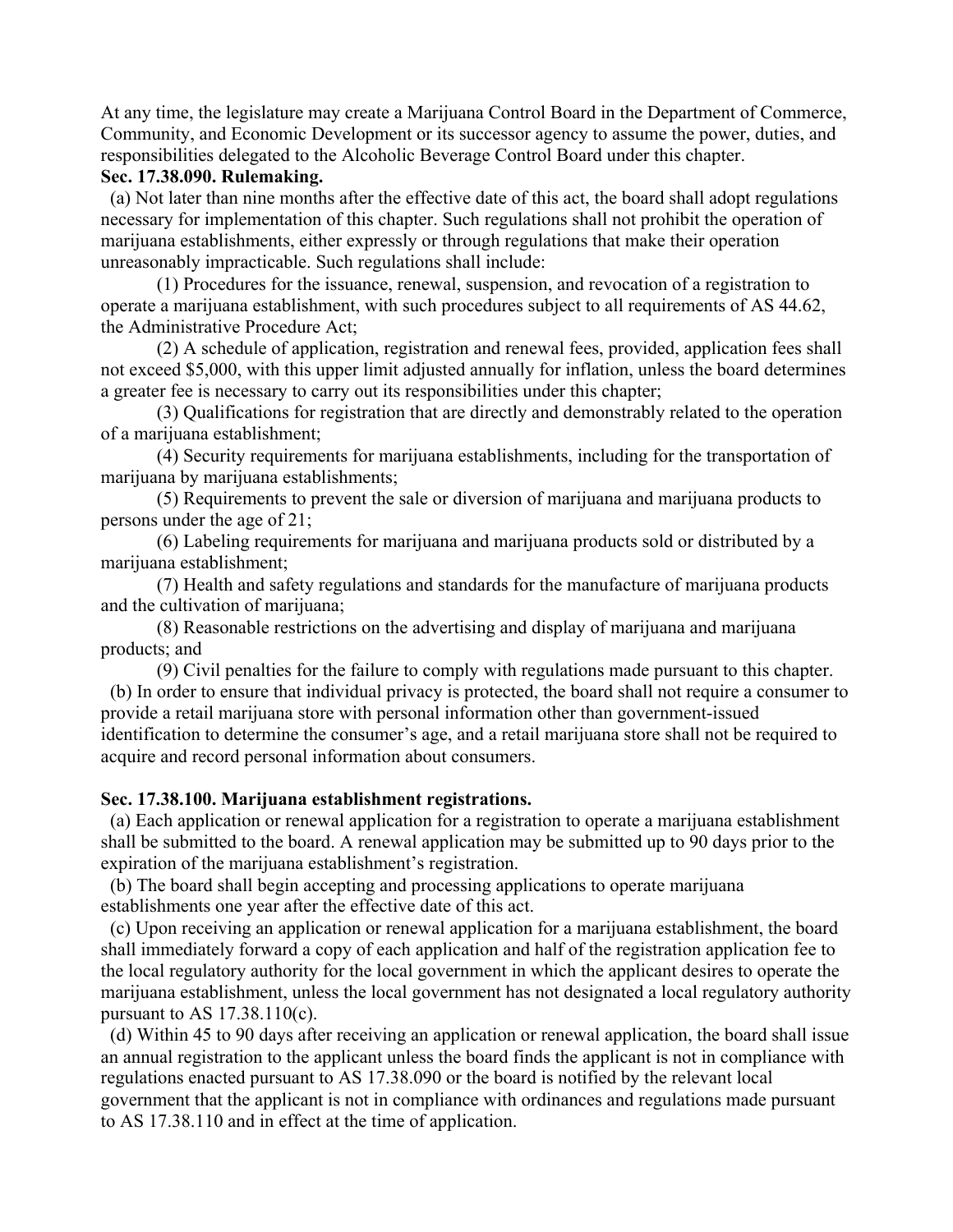(e) If a local government has enacted a numerical limit on the number of marijuana establishments and a greater number of applicants seek registrations, the board shall solicit and consider input from the local regulatory authority as to the local government's preference or preferences for registration.

 (f) Upon denial of an application, the board shall notify the applicant in writing of the specific reason for its denial.

 (g) Every marijuana establishment registration shall specify the location where the marijuana establishment will operate. A separate registration shall be required for each location at which a marijuana establishment operates.

 (h) Marijuana establishments and the books and records maintained and created by marijuana establishments are subject to inspection by the board.

#### **Sec. 17.38.110. Local control.**

 (a) A local government may prohibit the operation of marijuana cultivation facilities, marijuana product manufacturing facilities, marijuana testing facilities, or retail marijuana stores through the enactment of an ordinance or by a voter initiative.

 (b) A local government may enact ordinances or regulations not in conflict with this chapter or with regulations enacted pursuant to this chapter, governing the time, place, manner and number of marijuana establishment operations. A local government may establish civil penalties for violation of an ordinance or regulation governing the time, place, and manner of a marijuana establishment that may operate in such local government.

 (c) A local government may designate a local regulatory authority that is responsible for processing applications submitted for a registration to operate a marijuana establishment within the boundaries of the local government. The local government may provide that the local regulatory authority may issue such registrations should the issuance by the local government become necessary because of a failure by the board to adopt regulations pursuant to AS 17.38.090 or to accept or process applications in accordance with AS 17.38.100.

 (d) A local government may establish procedures for the issuance, suspension, and revocation of a registration issued by the local government in accordance with (f) of this section or (g) of this section. These procedures shall be subject to all requirements of AS 44.62, the Administrative Procedure Act.

 (e) A local government may establish a schedule of annual operating, registration, and application fees for marijuana establishments, provided, the application fee shall only be due if an application is submitted to a local government in accordance with (f) of this section and a registration fee shall only be due if a registration is issued by a local government in accordance with (f) of this section or (g) of this section.

 (f) If the board does not issue a registration to an applicant within 90 days of receipt of the application filed in accordance with AS 17.38.100 and does not notify the applicant of the specific, permissible reason for its denial, in writing and within such time period, or if the board has adopted regulations pursuant to AS 17.38.090 and has accepted applications pursuant to AS 17.38.100 but has not issued any registrations by 15 months after the effective date of this act, the applicant may resubmit its application directly to the local regulatory authority, pursuant to (c) of this section, and the local regulatory authority may issue an annual registration to the applicant. If an application is submitted to a local regulatory authority under this paragraph, the board shall forward to the local regulatory authority the application fee paid by the applicant to the board upon request by the local regulatory authority.

 (g) If the board does not adopt regulations required by AS 17.38.090, an applicant may submit an application directly to a local regulatory authority after one year after the effective date of this act and the local regulatory authority may issue an annual registration to the applicant.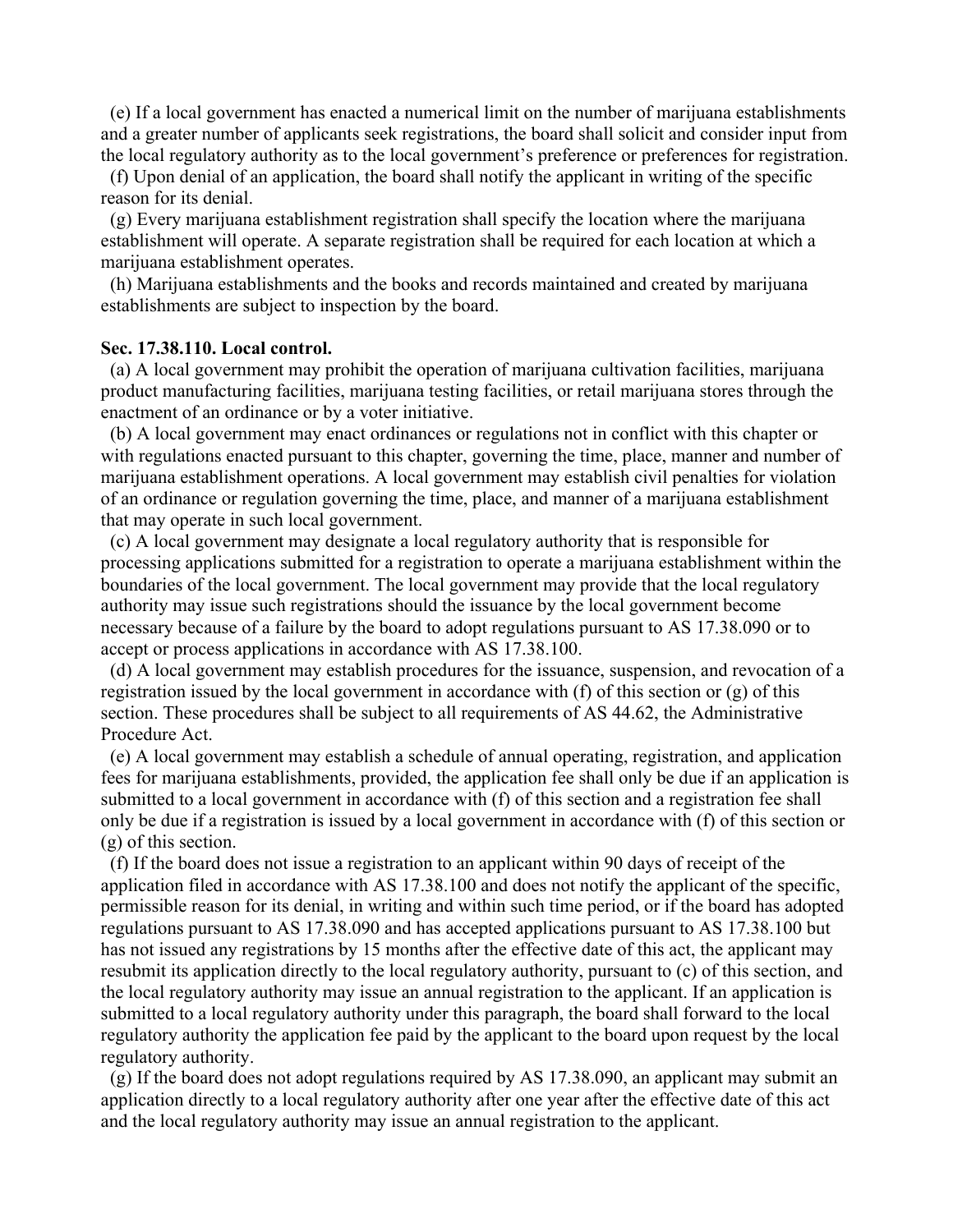(h) A local regulatory authority issuing a registration to an applicant shall do so within 90 days of receipt of the submitted or resubmitted application unless the local regulatory authority finds and notifies the applicant that the applicant is not in compliance with ordinances and regulations made pursuant to (b) of this section in effect at the time the application is submitted to the local regulatory authority. The local government shall notify the board if an annual registration has been issued to the applicant.

 (i) A registration issued by a local government in accordance with (f) of this section or (g) of this section shall have the same force and effect as a registration issued by the board in accordance with AS 17.38.100. The holder of such registration shall not be subject to regulation or enforcement by the board during the term of that registration.

 (j) A subsequent or renewed registration may be issued under (f) of this section on an annual basis only upon resubmission to the local government of a new application submitted to the board pursuant to AS 17.38.100.

 (k) A subsequent or renewed registration may be issued under (g) of this section on an annual basis if the board has not adopted regulations required by AS 17.38.090 at least 90 days prior to the date upon which such subsequent or renewed registration would be effective or if the board has adopted regulations pursuant to AS 17.38.090 but has not, at least 90 days after the adoption of such regulations, issued registrations pursuant to AS 17.38.100.

 (l) Nothing in this section shall limit such relief as may be available to an aggrieved party under AS 44.62, the Administrative Procedure Act.

### **Sec. 17.38.120. Employers, driving, minors and control of property.**

 (a) Nothing in this chapter is intended to require an employer to permit or accommodate the use, consumption, possession, transfer, display, transportation, sale or growing of marijuana in the workplace or to affect the ability of employers to have policies restricting the use of marijuana by employees.

 (b) Nothing in this chapter is intended to allow driving under the influence of marijuana or to supersede laws related to driving under the influence of marijuana.

 (c) Nothing in this chapter is intended to permit the transfer of marijuana, with or without remuneration, to a person under the age of 21.

 (d) Nothing in this chapter shall prohibit a person, employer, school, hospital, recreation or youth center, correction facility, corporation or any other entity who occupies, owns or controls private property from prohibiting or otherwise regulating the possession, consumption, use, display, transfer, distribution, sale, transportation, or growing of marijuana on or in that property.

#### **Sec. 17.38.130. Impact on medical marijuana law.**

Nothing in this chapter shall be construed to limit any privileges or rights of a medical marijuana patient or medical marijuana caregiver under AS 17.37.

### **Sec. 17.38.900. Definitions.**

As used in this chapter unless the context otherwise requires:

(1) "Board" means the Alcoholic Beverage Control Board established by AS 04.06.

 (2) "Consumer" means a person 21 years of age or older who purchases marijuana or marijuana products for personal use by persons 21 years of age or older, but not for resale to others.

 (3) "Consumption" means the act of ingesting, inhaling, or otherwise introducing marijuana into the human body.

 (4) "Local government" means both home rule and general law municipalities, including boroughs and cities of all classes and unified municipalities.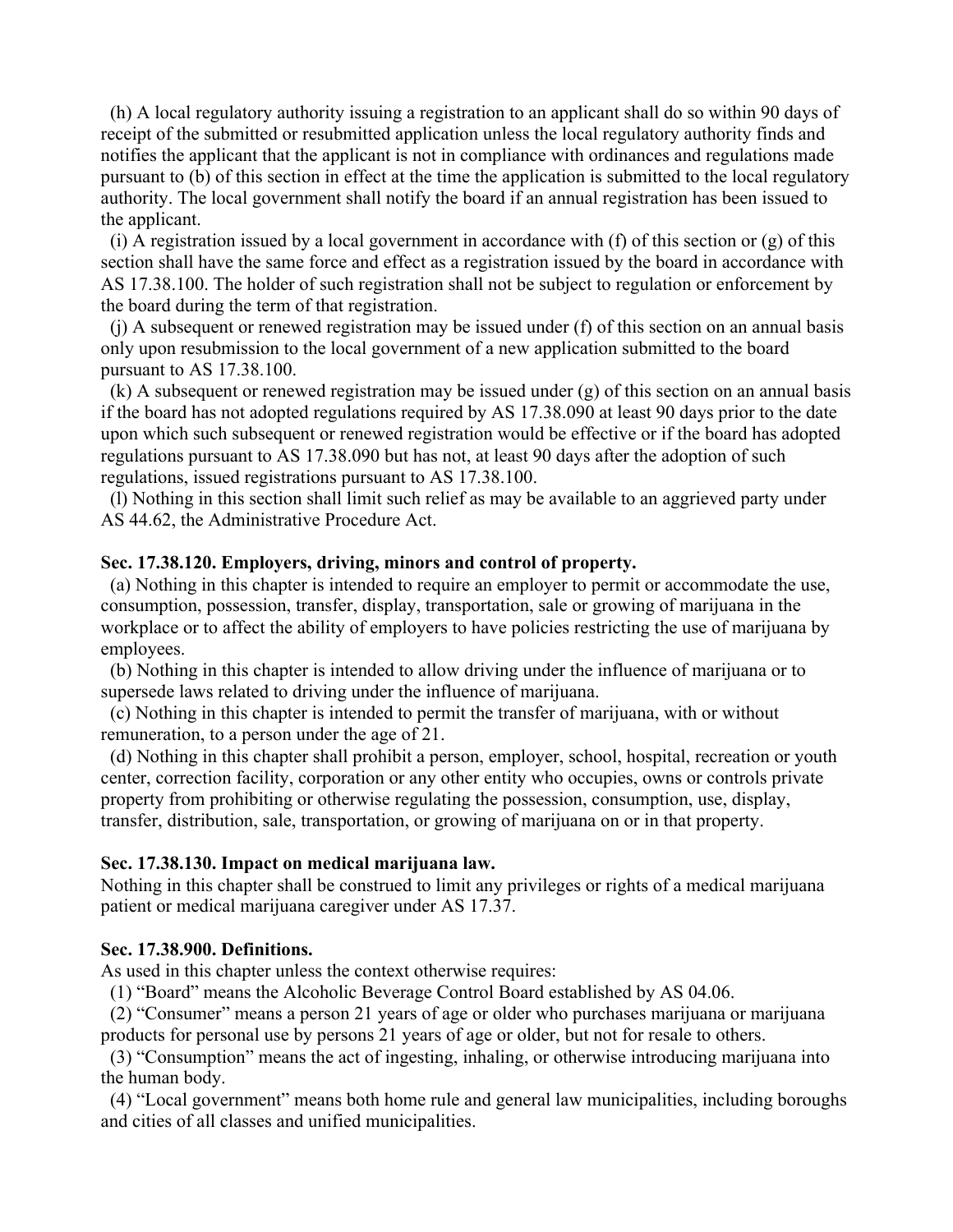(5) "Local regulatory authority" means the office or entity designated to process marijuana establishment applications by a local government.

 (6) "Marijuana" means all parts of the plant of the genus cannabis whether growing or not, the seeds thereof, the resin extracted from any part of the plant, and every compound, manufacture, salt, derivative, mixture, or preparation of the plant, its seeds, or its resin, including marijuana concentrate. "Marijuana" does not include fiber produced from the stalks, oil, or cake made from the seeds of the plant, sterilized seed of the plant which is incapable of germination, or the weight of any other ingredient combined with marijuana to prepare topical or oral administrations, food, drink, or other products.

 (7) "Marijuana accessories" means any equipment, products, or materials of any kind which are used, intended for use, or designed for use in planting, propagating, cultivating, growing, harvesting, composting, manufacturing, compounding, converting, producing, processing, preparing, testing, analyzing, packaging, repackaging, storing, vaporizing, or containing marijuana, or for ingesting, inhaling, or otherwise introducing marijuana into the human body.

 (8) "Marijuana cultivation facility" means an entity registered to cultivate, prepare, and package marijuana and to sell marijuana to retail marijuana stores, to marijuana product manufacturing facilities, and to other marijuana cultivation facilities, but not to consumers.

 (9) "Marijuana establishment" means a marijuana cultivation facility, a marijuana testing facility, a marijuana product manufacturing facility, or a retail marijuana store.

 (10) "Marijuana product manufacturing facility" means an entity registered to purchase marijuana; manufacture, prepare, and package marijuana products; and sell marijuana and marijuana products to other marijuana product manufacturing facilities and to retail marijuana stores, but not to consumers.

 (11) "Marijuana products" means concentrated marijuana products and marijuana products that are comprised of marijuana and other ingredients and are intended for use or consumption, such as, but not limited to, edible products, ointments, and tinctures.

 (12) "Marijuana testing facility" means an entity registered to analyze and certify the safety and potency of marijuana.

 (13) "Retail marijuana store" means an entity registered to purchase marijuana from marijuana cultivation facilities, to purchase marijuana and marijuana products from marijuana product manufacturing facilities, and to sell marijuana and marijuana products to consumers.

 (14) "Unreasonably impracticable" means that the measures necessary to comply with the regulations require such a high investment of risk, money, time, or any other resource or asset that the operation of a marijuana establishment is not worthy of being carried out in practice by a reasonably prudent businessperson.

**\*Sec. 2.** AS 43 is amended by adding a new chapter to read:

### **Chapter 61. Excise tax on marijuana**

#### **Sec. 43.61.010. Marijuana tax.**

 (a) An excise tax is imposed on the sale or transfer of marijuana from a marijuana cultivation facility to a retail marijuana store or marijuana product manufacturing facility. Every marijuana cultivation facility shall pay an excise tax at the rate of \$50 per ounce, or proportionate part thereof, on marijuana that is sold or transferred from a marijuana cultivation facility to a retail marijuana store or marijuana product manufacturing facility.